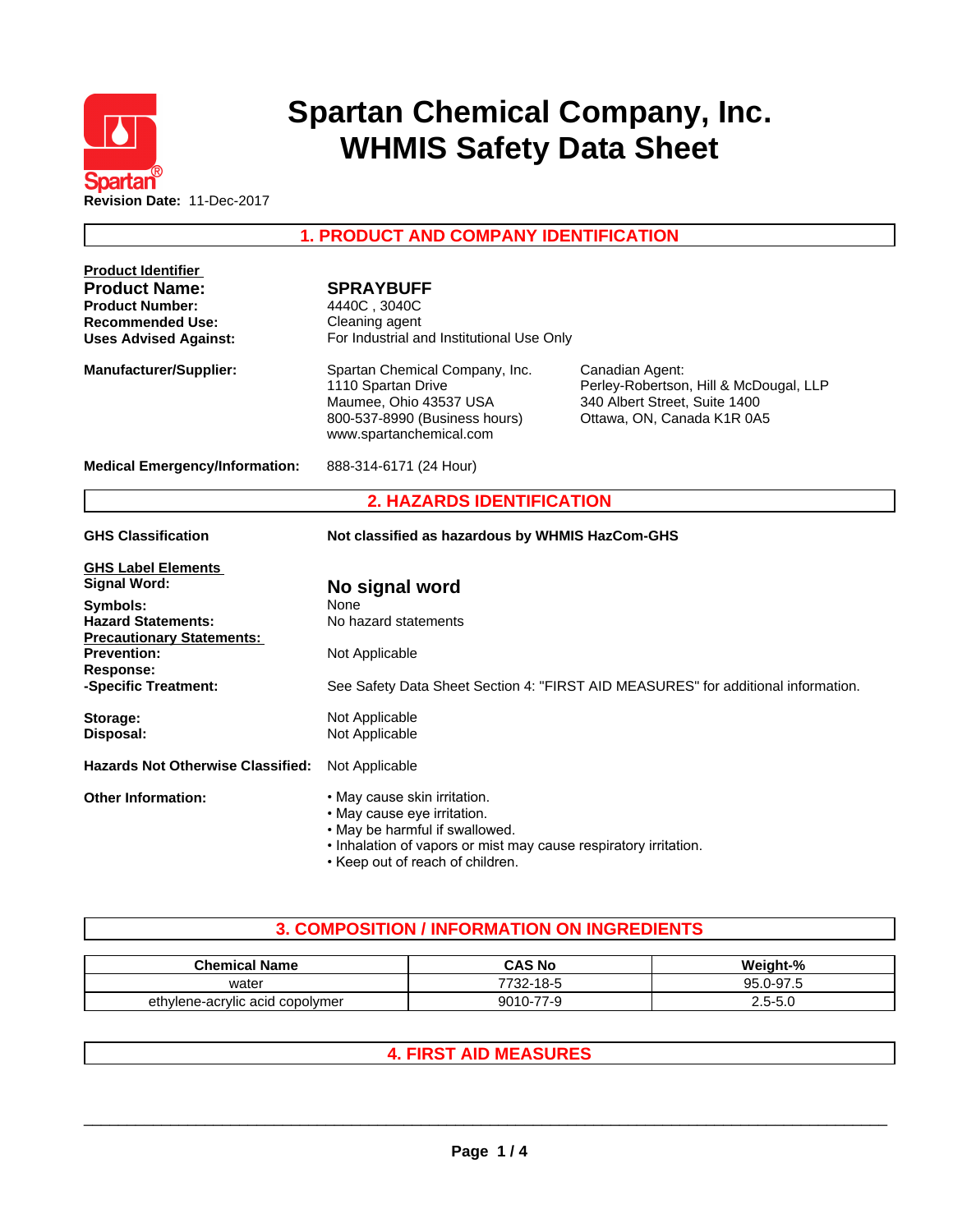| -Eye Contact:                            | Rinse cautiously with water for several minutes. Remove contact lenses, if present and                                                                          |
|------------------------------------------|-----------------------------------------------------------------------------------------------------------------------------------------------------------------|
| -Skin Contact:                           | easy to do. Continue rinsing. If eye irritation persists: Get medical attention.<br>Wash with soap and water. If skin irritation occurs: Get medical attention. |
| -Inhalation:                             | Remove victim to fresh air and keep at rest in a position comfortable for breathing. Call a                                                                     |
|                                          | poison control center or physician if you feel unwell.                                                                                                          |
| -Ingestion:                              | Rinse mouth. Do NOT induce vomiting. Never give anything by mouth to an unconscious                                                                             |
|                                          | person. Get medical attention if you feel unwell.                                                                                                               |
| <b>Note to Physicians:</b>               | Treat symptomatically.                                                                                                                                          |
|                                          |                                                                                                                                                                 |
|                                          | <b>5. FIRE-FIGHTING MEASURES</b>                                                                                                                                |
| <b>Suitable Extinguishing Media:</b>     | Product does not support combustion, Use extinguishing agent suitable for type of<br>surrounding fire                                                           |
| <b>Specific Hazards Arising from the</b> | Dried product is capable of burning. Combustion products are toxic.                                                                                             |
| <b>Chemical:</b>                         |                                                                                                                                                                 |
| <b>Hazardous Combustion Products:</b>    | May include Carbon monoxide Carbon dioxide and other toxic gases or vapors.                                                                                     |
| <b>Protective Equipment and</b>          | Wear MSHA/NIOSH approved self-contained breathing apparatus (SCBA) and full                                                                                     |
| <b>Precautions for Firefighters:</b>     | protective gear. Cool fire-exposed containers with water spray.                                                                                                 |
|                                          | <b>6. ACCIDENTAL RELEASE MEASURES</b>                                                                                                                           |
| <b>Personal Precautions:</b>             | Avoid contact with skin, eyes or clothing. Use personal protective equipment as required.                                                                       |
| <b>Environmental Precautions:</b>        | Do not rinse spill onto the ground, into storm sewers or bodies of water.                                                                                       |
| <b>Methods for Clean-Up:</b>             | Prevent further leakage or spillage if safe to do so. Contain and collect spillage with                                                                         |
|                                          | non-combustible absorbent material, (e.g. sand, earth, diatomaceous earth, vermiculite)                                                                         |
|                                          | and place in container for disposal according to local / national regulations (see Section 13).                                                                 |
|                                          | <b>7. HANDLING AND STORAGE</b>                                                                                                                                  |
| <b>Advice on Safe Handling:</b>          | Handle in accordance with good industrial hygiene and safety practice. Wash thoroughly                                                                          |
|                                          | after handling.                                                                                                                                                 |
| <b>Storage Conditions:</b>               | Keep containers tightly closed in a dry, cool and well-ventilated place. Keep out of the reach                                                                  |
|                                          | of children. Keep from freezing.                                                                                                                                |
| Suggested Shelf Life:                    | 18 months from date of manufacture.                                                                                                                             |
|                                          | 8. EXPOSURE CONTROLS / PERSONAL PROTECTION                                                                                                                      |
| <b>Occupational Exposure Limits:</b>     | None established.                                                                                                                                               |
| <b>Engineering Controls:</b>             | Provide good general ventilation.                                                                                                                               |
|                                          | If work practices generate dust, fumes, gas, vapors or mists which expose workers to                                                                            |
|                                          | chemicals above the occupational exposure limits, local exhaust ventilation or other                                                                            |
|                                          | engineering controls should be considered.                                                                                                                      |
| <b>Personal Protective Equipment</b>     |                                                                                                                                                                 |
| <b>Eye/Face Protection:</b>              | Not required with expected use.                                                                                                                                 |
| <b>Skin and Body Protection:</b>         | Not required with expected use.                                                                                                                                 |
| <b>Respiratory Protection:</b>           | Not required with expected use.                                                                                                                                 |
|                                          | If occupational exposure limits are exceeded or respiratory irritation occurs, use of a                                                                         |
|                                          | NIOSH/MSHA approved respirator suitable for the use-conditions and chemicals in Section                                                                         |
|                                          | 3 should be considered.                                                                                                                                         |
| <b>General Hygiene Considerations:</b>   | Wash hands and any exposed skin thoroughly after handling.                                                                                                      |
|                                          | See 29 CFR 1910.132-138 for further guidance.                                                                                                                   |
|                                          |                                                                                                                                                                 |

# **9. PHYSICAL AND CHEMICAL PROPERTIES**

| Appearance/Physical State:            | Liquid                       |
|---------------------------------------|------------------------------|
| Color:                                | Light blue                   |
| Odor:                                 | Mild                         |
| pH:                                   | $10.0 - 10.5$                |
| Melting Point / Freezing Point:       | No information available.    |
| <b>Boiling Point / Boiling Range:</b> | 100 °C / 212 °F              |
| <b>Flash Point:</b>                   | 100 °C $/$ > 212 °F ASTM D56 |
|                                       |                              |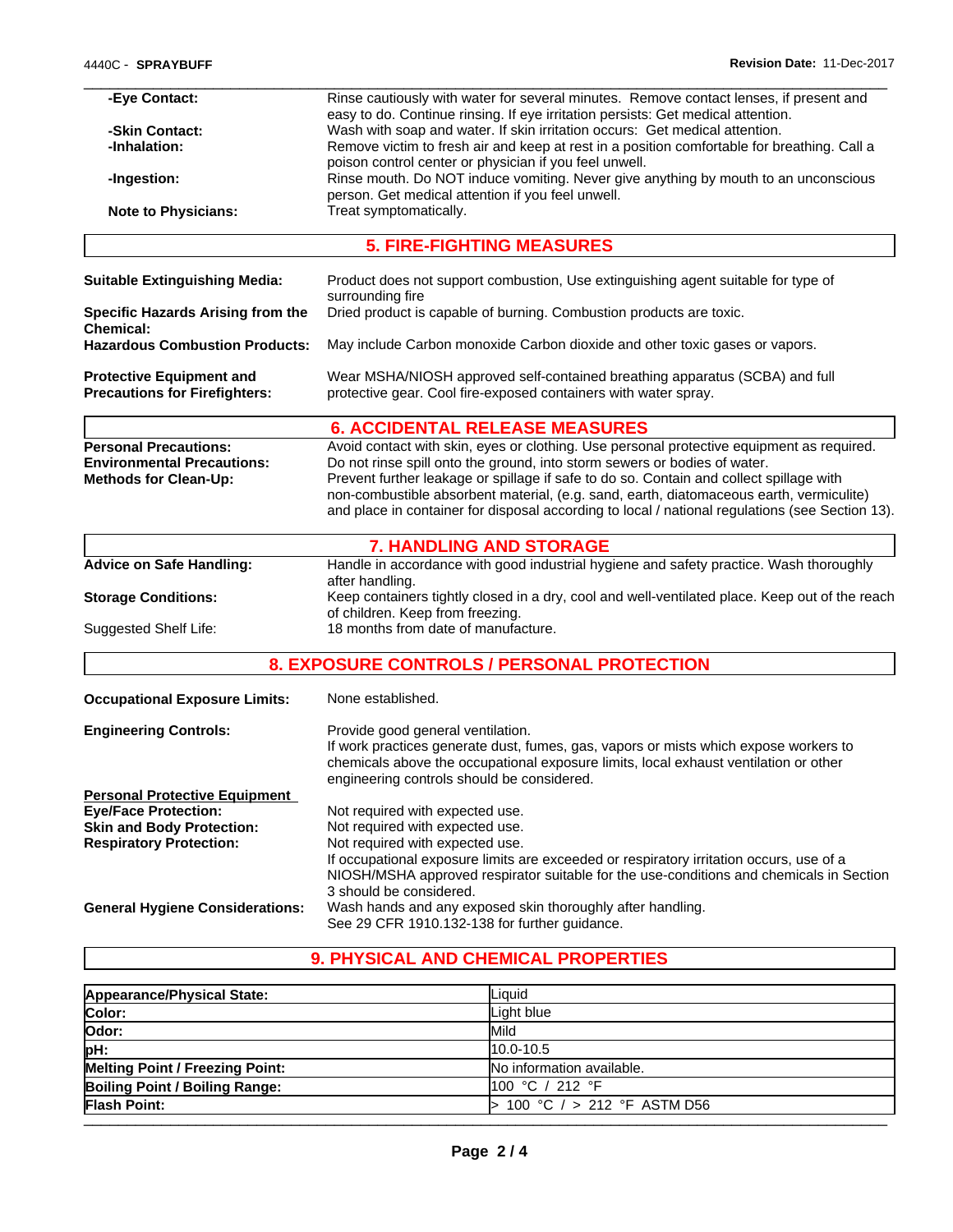| <b>Evaporation Rate:</b>          | $ < 1$ (BuAc = 1)         |  |
|-----------------------------------|---------------------------|--|
| <b>Flammability (solid, gas)</b>  | No information available. |  |
| <b>Upper Flammability Limit:</b>  | No information available. |  |
| Lower Flammability Limit:         | No information available. |  |
| Vapor Pressure:                   | No information available. |  |
| Vapor Density:                    | No information available. |  |
| <b>Specific Gravity:</b>          | 1.000                     |  |
| Solubility(ies):                  | Miscible in water         |  |
| <b>Partition Coefficient:</b>     | No information available. |  |
| <b>Autoignition Temperature:</b>  | No information available. |  |
| <b>Decomposition Temperature:</b> | No information available. |  |
| Viscosity:                        | No information available. |  |
|                                   |                           |  |

# **10. STABILITY AND REACTIVITY**

| <b>Reactivity:</b>             | This material is considered to be non-reactive under normal conditions of use.                     |
|--------------------------------|----------------------------------------------------------------------------------------------------|
| <b>Chemical Stability:</b>     | Stable under normal conditions.                                                                    |
|                                | <b>Possibility of Hazardous Reactions:</b> Not expected to occur with normal handling and storage. |
| <b>Conditions to Avoid:</b>    | Extremes of temperature and direct sunlight.                                                       |
| Incompatible Materials:        | Strong oxidizing agents. Strong acids.                                                             |
| <b>Hazardous Decomposition</b> | May include carbon monoxide, carbon dioxide (CO2) and other toxic gases or vapors.                 |
| <b>Products:</b>               |                                                                                                    |

## **11. TOXICOLOGICAL INFORMATION**

| <b>Likely Routes of Exposure:</b>   | Eyes, Skin, Ingestion, Inhalation.                     |
|-------------------------------------|--------------------------------------------------------|
| <b>Symptoms of Exposure:</b>        |                                                        |
| -Eye Contact:                       | Pain and redness.                                      |
| -Skin Contact:                      | Drying of the skin.                                    |
| -Inhalation:                        | Nasal discomfort and coughing.                         |
| -Ingestion:                         | Pain, nausea, vomiting and diarrhea.                   |
| Immediate, Delayed, Chronic Effects |                                                        |
| Product Information:                | Data not available or insufficient for classification. |

#### **Numerical Measures of Toxicity**

The following acute toxicity estimates (ATE) are calculated based on the GHS document. Data not available or insufficient for classification.

#### **Component Acute Toxicity Information**

| <b>Chemical Name</b> | Oral LD50            | 1 LD50<br>Dermal | <b>Inhalation LC50</b> |
|----------------------|----------------------|------------------|------------------------|
| water<br>.           | Rat<br>ഹ<br>90 mL/kg | Not<br>Available | Not<br>: Available     |
| 7732-18-5            |                      |                  |                        |

**Carcinogenicity:** No components present at 0.1% or greater are listed as to being carcinogens by ACGIH, IARC, NTP or OSHA.

# **12. ECOLOGICAL INFORMATION**

## **Ecotoxicity**

| <b>Persistence and Degradability:</b><br><b>Bioaccumulation:</b> | No information available.<br>No information available.              |
|------------------------------------------------------------------|---------------------------------------------------------------------|
| <b>Other Adverse Effects:</b>                                    | No information available.                                           |
|                                                                  | <b>13. DISPOSAL CONSIDERATIONS</b>                                  |
| <b>Disposal of Wastes:</b>                                       | Dispose of in accordance with federal, state and local regulations. |

**Contaminated Packaging:** Dispose of in accordance with federal, state and local regulations.

# \_\_\_\_\_\_\_\_\_\_\_\_\_\_\_\_\_\_\_\_\_\_\_\_\_\_\_\_\_\_\_\_\_\_\_\_\_\_\_\_\_\_\_\_\_\_\_\_\_\_\_\_\_\_\_\_\_\_\_\_\_\_\_\_\_\_\_\_\_\_\_\_\_\_\_\_\_\_\_\_\_\_\_\_\_\_\_\_\_\_\_\_\_ **14. TRANSPORT INFORMATION**